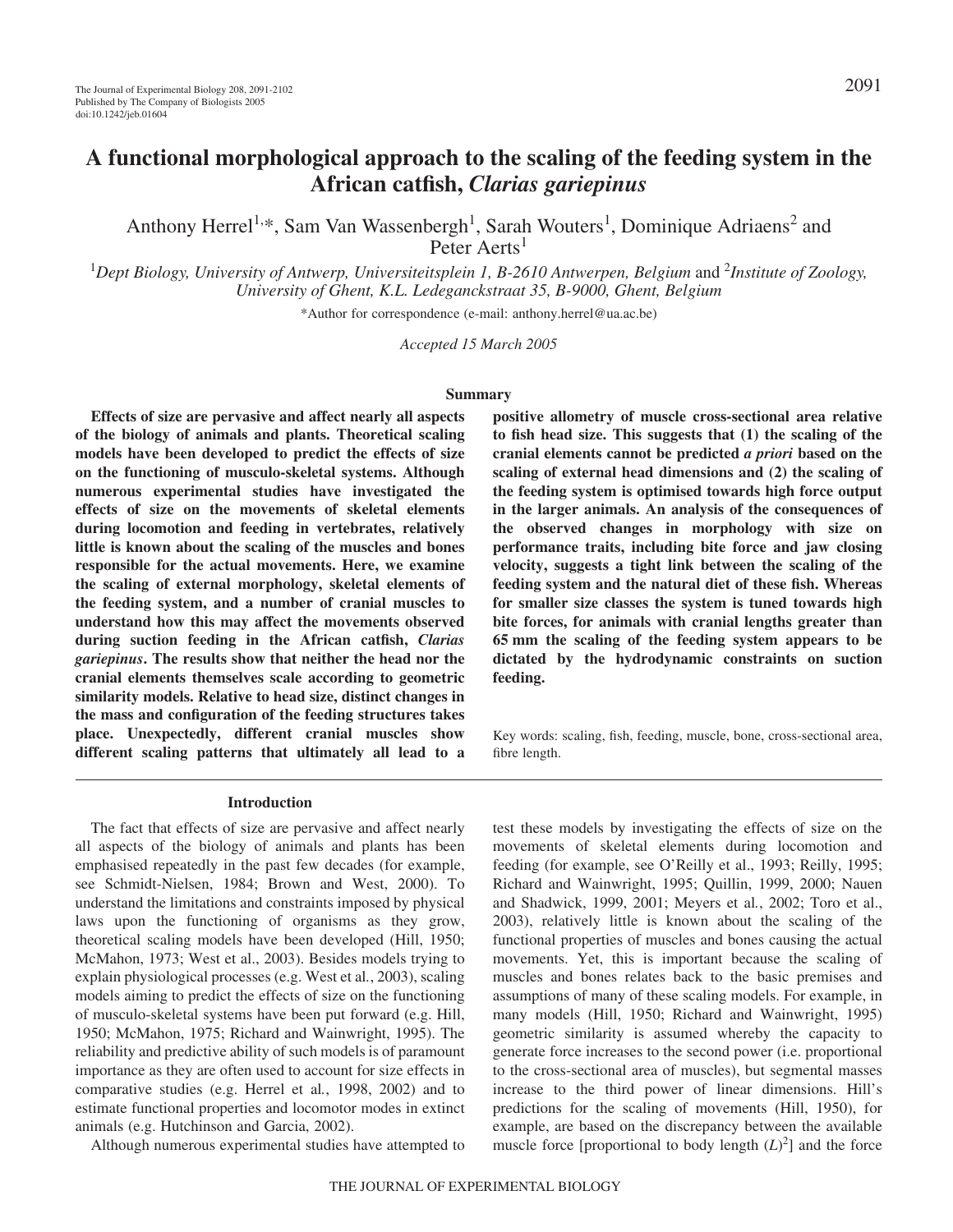needed to accelerate a given segmental mass (proportional to *L*3 ) that arises as a consequence of geometric similarity. Consequently, any departure from geometric similarity during growth in muscle properties or segmental masses will probably have an impact on the expected scaling relationships. Because ectotherms typically display indeterminate growth, they are assumed to confer to the assumptions of geometric similarity (O'Reilly et al., 1993; Meyers et al., 2002). However, this is not always the case as subtle changes in shape may take place (e.g. Birch, 1999). Also, during the early ontogeny of fish and amphibians, distinct shape changes in the cranial system take place (e.g. Osse, 1990; Reilly, 1995; Hernandez, 2000; Hunt von Herbing, 2001). Such shape changes are important as they are often related to changes in functional properties (e.g. Birch, 1999).

Despite the large body of work dealing with the effects of size on the functioning of musculo-skeletal systems, no consensus has been reached on which scaling patterns to expect. Studies investigating suction feeding in aquatic vertebrates are exemplary in this regard as different scaling relationships were observed in nearly every single study (see Richard and Wainwright, 1995; Reilly, 1995; Deban and O'Reilly, 1996; Wainwright and Shaw, 1999; Hernandez, 2000; Robinson and Motta, 2002). Although this may be a real phenomenon, it must be clear that an understanding of the scaling of the underlying musculo-skeletal system is crucial to be able to explain the observed diversity in scaling relationships. Surprisingly, relatively little is known of how the actual muscles and muscle properties (e.g. fibre length, cross-sectional area, intrinsic shortening velocity) scale as a function of animal size during ontogeny. Despite it being crucial to our understanding of musculo-skeletal function, only a few studies have examined these issues (e.g. Richard and Wainwright, 1995; Hernandez and Motta, 1997; James et al., 1998; Robinson and Motta, 2002). Given that no or little changes in the muscular activation pattern appear to take place with increasing size (Wainwright and Richard, 1995; but see Wakeling et al., 1999) and that sarcomere length does not change with size in fish (James et al., 1998), studies investigating the scaling of muscle properties such as cross-sectional area and fibre length may be especially insightful and could potentially allow us to fine-tune existing scaling models and make more precise predictions regarding the scaling of movements.

In the present study, we investigate the scaling of external morphology, the dimensions of skeletal elements involved in suction feeding and some functional attributes of a number of cranial muscles in the catfish *Clarias gariepinus* to understand how these scaling patterns may affect the movements observed during suction feeding in animals of different size. Additionally, we use previously published biomechanical models (Herrel et al., 2002; Van Wassenbergh et al., 2005a) to investigate how the observed changes in morphology may affect aspects of feeding function (i.e. bite force and jaw closing velocity). Finally, we compare the scaling of bite force and jaw closing velocity to previously published dietary data for a size series of wild-caught animals (see Bruton, 1979).

# **Materials and methods** *Animals*

Twenty-four fishes of the African catfish, *Clarias gariepinus* (Burchell 1822), obtained from the Laboratory for Ecology and Aquaculture (Catholic University of Leuven, Belgium) and commercial breeders (Fleuren & Nooijen BV, Someren, The Netherlands), were used to study the scaling of the feeding apparatus. We chose *Clarias gariepinus* as our model organism as these animals grow to over 1.5 m in total length (Teugels, 1986) and show no distinct changes in the shape of the cranial apparatus during the non-larval growth period (i.e. starting at a standard length of 127 mm; see Adriaens and Verraes, 1998). Moreover, the animals are commercially reared and can easily be obtained at different sizes for study. The fishes used in this study ranged in size from 10.9 to 96.0 cm in total length and spanned three orders of magnitude in mass. A subset of 17 of these individuals was used to study the scaling of feeding kinematics (Van Wassenbergh et al., 2005b). Animals were killed by an overdose of MS-222 (Sigma Chemical Company, St Louis, MO, USA), preserved in a 10% aqueous formaldehyde solution, rinsed and transferred to a 70% aqueous ethanol solution.

# *Morphological data*

External body and head dimensions were quantified using a ruler and digital callipers (Absolute Digimatic; Mitutoyo, Sakato, Japan). External measurements included head length (measured from the tip of the premaxilla to the posterior aspect of the supraoccipital spine), head width (measured both at the level of the eyes and at the level of the pectoral fins) and head depth (measured at the highest point of the head, just posterior to the eyes). The total length (the distance from the tip of the head to the tip of the caudal fin) and standard length (the distance from the tip of the head to the base of the caudal fin) of the fish were quantified by stretching out a piece of rope along the ventral midline of the fish. The rope was then measured using a ruler.

Muscles and bones of interest were exposed by dissecting away the skin, the bony elements covering the jaw adductors and some superficial musculature. Muscles were detached at their origin and insertion and stored in a 70% aqueous ethanol solution. The hypaxial muscles were cut at the level of the pectoral fins in all fish. Given that the exact portion of the hypaxial muscles involved in suction feeding is not known, we considered this approach valid as it provided us with a homologous measurement across all fish. Three fishes had been partly dissected previously and no longer had the hypaxial muscles and m. sternohyoideus (hyoid retractor). Muscles and bones were weighed using electronic scales (AND type FX 3200;  $\pm 0.01$  g used for the larger fish; Mettler MT 5;  $\pm 0.0001$  g used for the smaller fish).

Next, muscles were submersed in a 30% aqueous nitric acid solution for 24 h. After 24 h, the nitric acid was removed and replaced by a 50% aqueous glycerol solution. Muscle fibres were teased apart using blunt-tipped glass needles, and at least 20 fibres were selected randomly and drawn using a Wild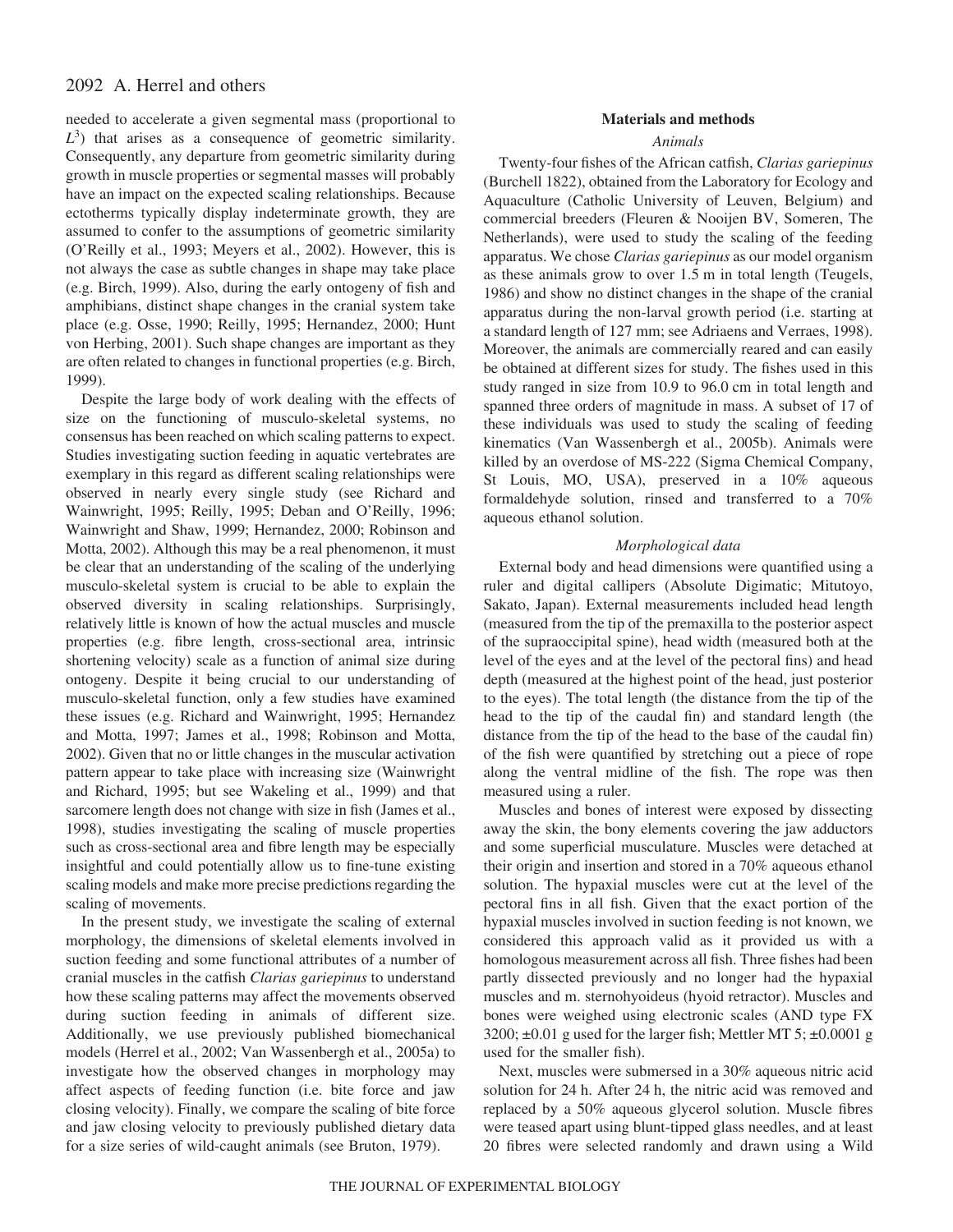*Scaling of the feeding system in* Clarias gariepinus 2093

Heerbrugg (M3Z) binocular scope with *camera lucida*. A scale bar was included on each drawing. Drawings were scanned, and fibre lengths calculated using NIH image. Muscle volume was obtained by dividing the mass by  $1050 \text{ kg m}^{-3}$ , and physiological cross-sectional area was obtained by multiplying muscle volume by the cosine of the pennation angle (where relevant) and dividing this by the mean fibre length.

Digital pictures were taken during all stages of the dissection using a Nikon Coolpix digital camera. These pictures were used to estimate the pennation angle of the  $A_2A_3$ <sup>'</sup>. However, as pennation angles varied widely within a single muscle (see Herrel et al., 2002), an average angle was calculated and used to scale muscle physiological cross-sectional area. As

pennation angle did not change with fish size, the same average angle of 30° (see also Herrel et al., 2002) was used for the  $A_2A_3'$  in all fish. Additionally, X-ray pictures were taken of the lower jaw, hyoid and cleithrum *in situ* using a Philips Optimus X-ray system coupled to a Redlake Motion Pro highresolution camera. These pictures were used to measure the angle made by the bones of the left and right sides. The inlever for jaw opening and in-lever for jaw closing were determined using digital callipers (Mitutoyo;  $\pm 0.01$  mm) as described in Richard and Wainwright (1995). A number of linear dimensions of skeletal elements were determined using digital callipers (Mitutoyo;  $\pm 0.01$  mm; see Fig. 1).

## *Performance estimates*

Bite force was estimated for each fish using the static bite force model presented in Herrel et al. (2002). As

Fig. 1. Linear dimensions determined on the skeletal elements of the feeding apparatus in *Clarias gariepinus*. (A) Dorsal view of the lower jaw, illustrating the measurement of lower jaw length and angle. (B) Lateral view of the lower jaw, illustrating the measurement of lower jaw length, coronoid height (ch), the in-lever for jaw closing (close) and the in-lever for jaw opening (open). (C) Ventral view of the hyoid, illustrating the measurement of hyoid length and angle. (D) Lateral view of the hyoid, illustrating the measurement of hyoid length and depth. (E) Dorsal view on the cleithrum, illustrating the measurement of cleithrum symhysis length (s.i.) and cleithrum angle. (F) Medial view of the operculum, illustrating the measurement of operculum length. Pictures are not to scale.

input for the model, the three-dimensional coordinates of origin and insertion of the jaw closer muscles, the centre of rotation and a bite point located anteriorly on the lower jaw are used. Additionally, the physiological cross-sectional area of the jaw adductors is used to calculate muscle force, given a fixed conversion factor of  $25 \text{ N cm}^{-2}$  (see Herrel et al., 2002) for further information). Simulations were run for a standard gape angle of 10°. As the orientation of the food reaction forces is unknown, a range of orientations was used as input in the model. As a conservative estimate of bite force, we use the forces calculated for food reaction forces perpendicular to the lower jaw.

Jaw closing velocity was calculated for each fish using the



THE JOURNAL OF EXPERIMENTAL BIOLOGY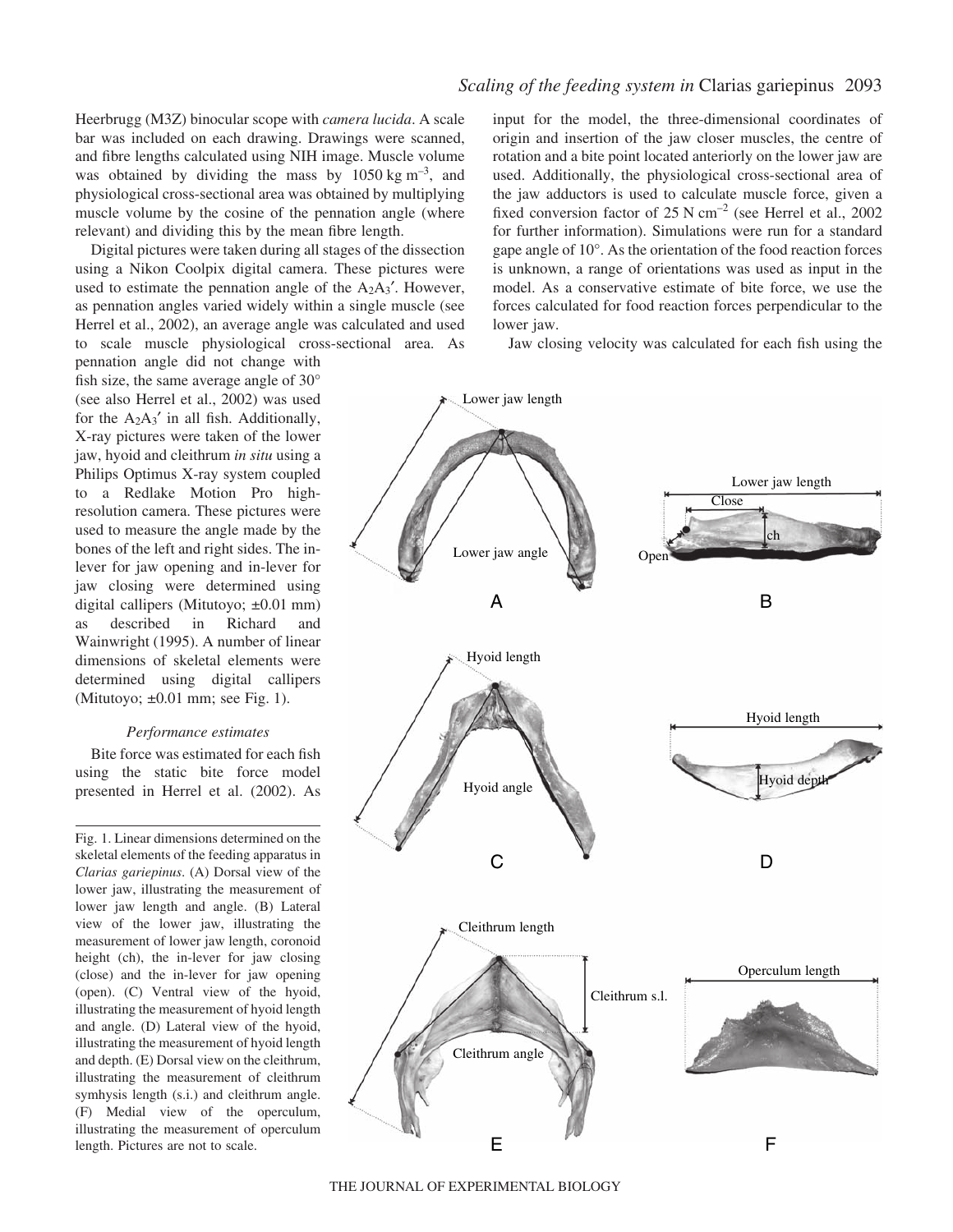

Fig. 2. (A) Lateral view of the head of a juvenile *Clarias gariepinus*. Indicated are the muscles and bony elements used in this study. Note that the m.  $A_2A_3'$  has been partially cut to expose the underlying m. levator arcus palatini and the m.  $A_3$ ". (B) Ventral view on the hyoid musculature of the same juvenile *Clarias gariepinus*. Note that the bottom of the fish has been dissected to expose the lower jaw, hyoid, cleithrum and m. sternohyoideus. Scale bar, 5 mm.

dynamic jaw closing model of Van Wassenbergh et al. (2005a), where lower jaw adduction is modelled as the rotation of a halfelliptic surface. As input for the model, the length and halfwidth of the lower jaw, the length of the in-lever for jaw closing, the angle between the line of action of the muscle and the in-lever, the muscle length, the physiological crosssectional area, the pennation angle and the fibre length of the jaw closers  $(A_2A_3'$  and  $A_3'')$  are needed. For a detailed description of the model, we refer to Van Wassenbergh et al. (2005a). Simulations were run for a jaw closure starting at a gape angle of  $-32^{\circ}$  and ending at  $-11.8^{\circ}$  when the jaws typically impact on the prey (values based on actual kinematics of jaw closure in *C. gariepinus*; see Van Wassenbergh et al., 2004, 2005a). Peak mouth closing velocity was calculated for each individual and used as input for our regression analysis. To calculate mouth closing velocities, we made the following assumptions:  $(1)$  we set the activation rise time to 20 ms in the smallest individual and scaled it with cranial length to the power of 0.31 in accordance with James et al. (1998); (2) we set  $V_{\text{max}}$  (muscle lengths  $s^{-1}$ ) to 10 for the smallest individual

and scaled it with cranial length to the power of –0.34 (see James et al., 1998).

# *Analyses*

All data were  $log_{10}$  transformed before analysis. Kolmogorov–Smirnov tests were used to test the normality of the distributions. Reduced Major Axes (RMA) regressions were used to determine the slopes and intercepts of the regressions of (1) external head and body dimensions *vs* standard length; (2) dimensions of skeletal elements *vs* cranial length and (3) muscle properties *vs* cranial length. Since error levels are similar on *X*- and *Y*-axes for morphological analyses, we prefer to use RMA regressions. However, Ordinary Least Squares (OLS) regressions were used to regress performance estimates *vs* cranial length, as error levels are probably much greater for our performance estimates.

To test if the observed slopes differed from the theoretical predictions of a geometric scaling model, the 95% confidence limits were calculated. If the predicted slope fell outside the calculated limits, the slope was considered significantly different from the predictions. All analyses were performed using SPSS (v.11.5).

# **Results**

First, a brief description of the muscles of the feeding apparatus included in the present study is given (see also Fig. 2). For a more detailed description, see Adriaens and Verraes (1996, 1997).

#### *The adductor mandibulae complex*

The adductor mandibulae complex consists of the  $A_2A_3'$  and A3′′ muscles. This muscle complex connects the suspensorium with the mandibula. Caudally, the muscles  $A_2A_3'$  and  $A_3''$  are separated from each other by the musculus levator arcus palatini (Fig. 2A). The function of the adductor complex is mouth closure (Adriaens and Verraes, 1996; Adriaens et al*.*, 2001).

#### *The hyoid muscles*

The m. protractor hyoidei is formed by the fusion of the posterior part of the m. intermandibularis and the anterior part of the m. interhyoideus. The protractor hyoidei connects the hyoid bars to the mandibula and the mandibular barbels (Fig. 2B). The function of the protractor hyoidei is mouth opening, elevation of the hyoid bars and displacement of the mandibular barbels (Adriaens and Verraes, 1997; Adriaens et al*.*, 2001).

The m. sternohyoideus connects the pectoral girdle to the hyoid bars. The sternohyoideus originates at the rostral aspect of the cleithrum and inserts on the parurohyale (Fig. 2B). The m. sternohyoideus contributes to mouth opening, the abduction of the suspensoria and the depression of the hyoid (Adriaens and Verraes, 1997; Adriaens et al., 2001).

The m. levator arcus palatini connects the lateral ethmoid, the infraorbitale IV and the frontale to the suspensorium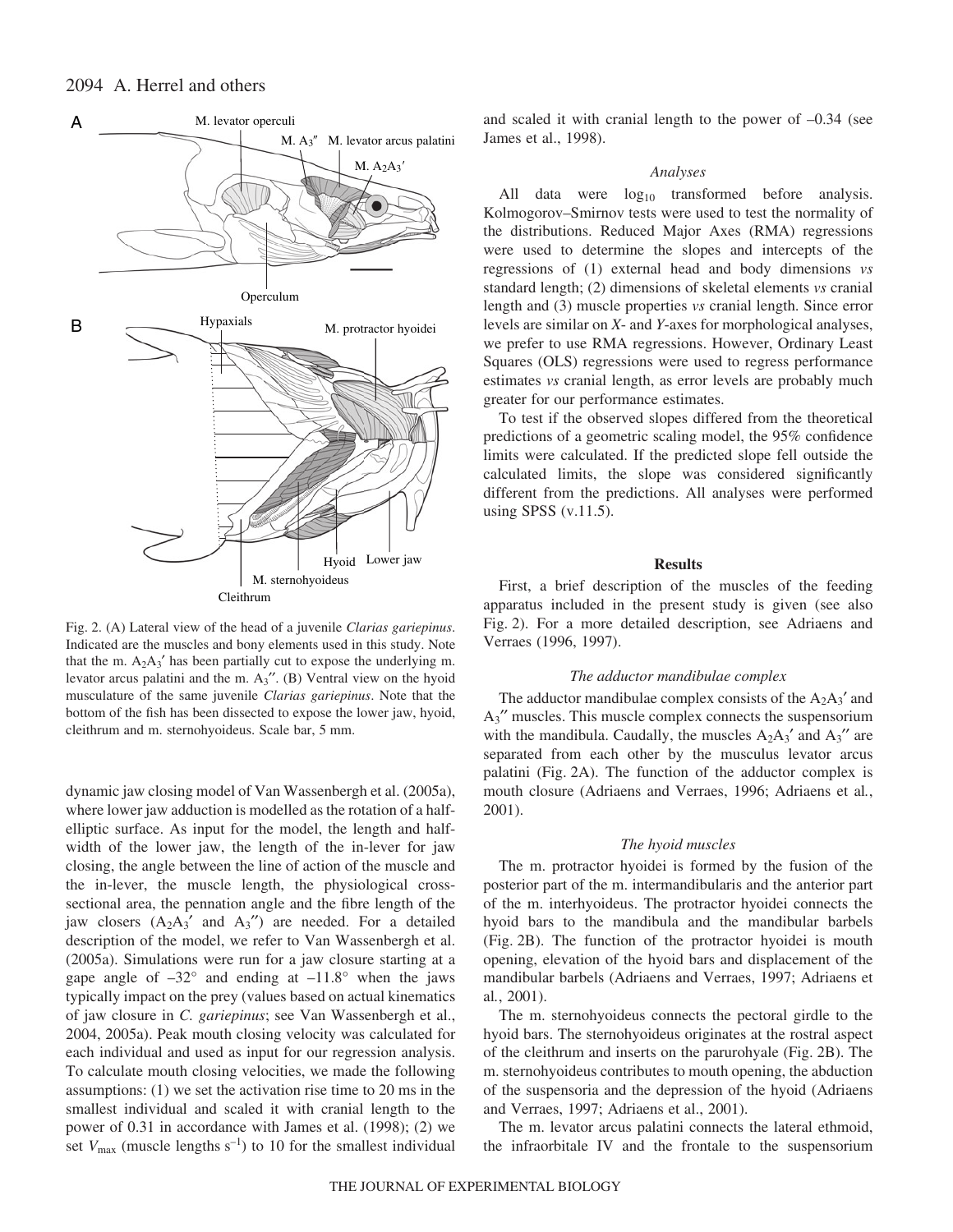(Fig. 2A) and is responsible for the abduction of the lateral sides of the orobranchial cavity (Adriaens and Verraes, 1997; Adriaens et al., 2001).

The m. levator operculi connects the dorsal part of the operculare to the neurocranium (Fig. 2A) and presumably causes the depression of the mandibula by the opercular fourbar system.

The hypaxial muscles attach at the posterior margin of the  $c$ leithrum (Fig. 2B) and cause the retraction of the pectoral girdle.

#### *Scaling of external head dimensions*

Whereas all head dimensions scaled with significant negative allometry (Fig. 3), the slopes of the regression of total length on standard length did not deviate from the predictions of geometric similarity (Table·1).

# *Scaling of skeletal elements*

## *Linear dimensions*

The linear dimensions of the skeletal elements generally scale in proportion to skull length in accordance with the predictions of the geometric similarity model (Table 2; Fig. 4). Notable exceptions are the length of the hyoid and cleithrum, which scale with small, but significant, positive allometry  $(Table 2; Fig. 4).$ 

#### *Angles*

In contrast to the predictions of the geometric similarity model, all slopes differed significantly from 0. Whereas the angle of the lower jaw and hyoid display small, but significant, positive allometry, the angle of the cleithrum decreased marginally with overall fish size (Table 2; Fig. 4).

#### *Masses*

The masses of all skeletal elements examined increased with a slope significantly greater than the predicted slope of 3. Thus, in large fish, the masses of the segments that need to be moved are relatively larger (Table 2; Fig. 4).

#### *Scaling of muscles*

When examining the scaling of muscle properties, it becomes apparent that different scaling relationships can be recognised for different muscles (see Table 3).

### *Muscle masses*

Whereas the increase in the mass of the jaw adductors with cranial size did not deviate from isometry, the mass of all other muscles examined scaled with significant positive allometry (Table 3; Figs  $5, 6$ ).

# *Fibre lengths*

The length of the muscle fibres of the hypaxial muscles, the m. levator operculi, the m. levator arcus palatini and the m. sternohyoideus increased with a slope not significantly different from 1 relative to fish cranial length. For all other



Fig. 3. Graphical representation of the scaling of external head dimensions *versus* fish standard length in *C. gariepinus*. Both head length (A) and head width (B) scale with significant negative allometry (see Table 1). The broken line represents the expected slope of 1 under a model of geometric similarity.

muscles examined, muscle fibre lengths increased with significant negative allometry (Table 3; Figs  $5, 6$ ).

#### *Physiological cross*-*sectional areas*

Because of the scaling of muscle mass and fibre lengths, the physiological cross-sectional areas in all muscles increased with significant positive allometry with slopes being close to or larger than 3 (compare to the predicted slope of 2; see Table 3; Figs 5, 6). Thus, larger fish have relatively stronger muscles than smaller fish.

#### *Performance*

Our analyses show that bite force, as estimated by the static bite force model (see Herrel et al., 2002), increases with cranial length with a slope significantly steeper than the expected slope of 2  $(R^2=0.96;$  slope=3.0; intercept=-4.54; see Fig. 7A). However, a closer inspection of the relationship of bite force to cranial length suggests the presence of a breakpoint at a cranial length of  $\sim 65$  mm (Fig. 7B). For fish with cranial lengths greater than 65 mm only, bite force increases with a slope of 2.58  $(R^2=0.96;$  intercept = -3.72). Below the breakpoint, bite force increases more rapidly with fish cranial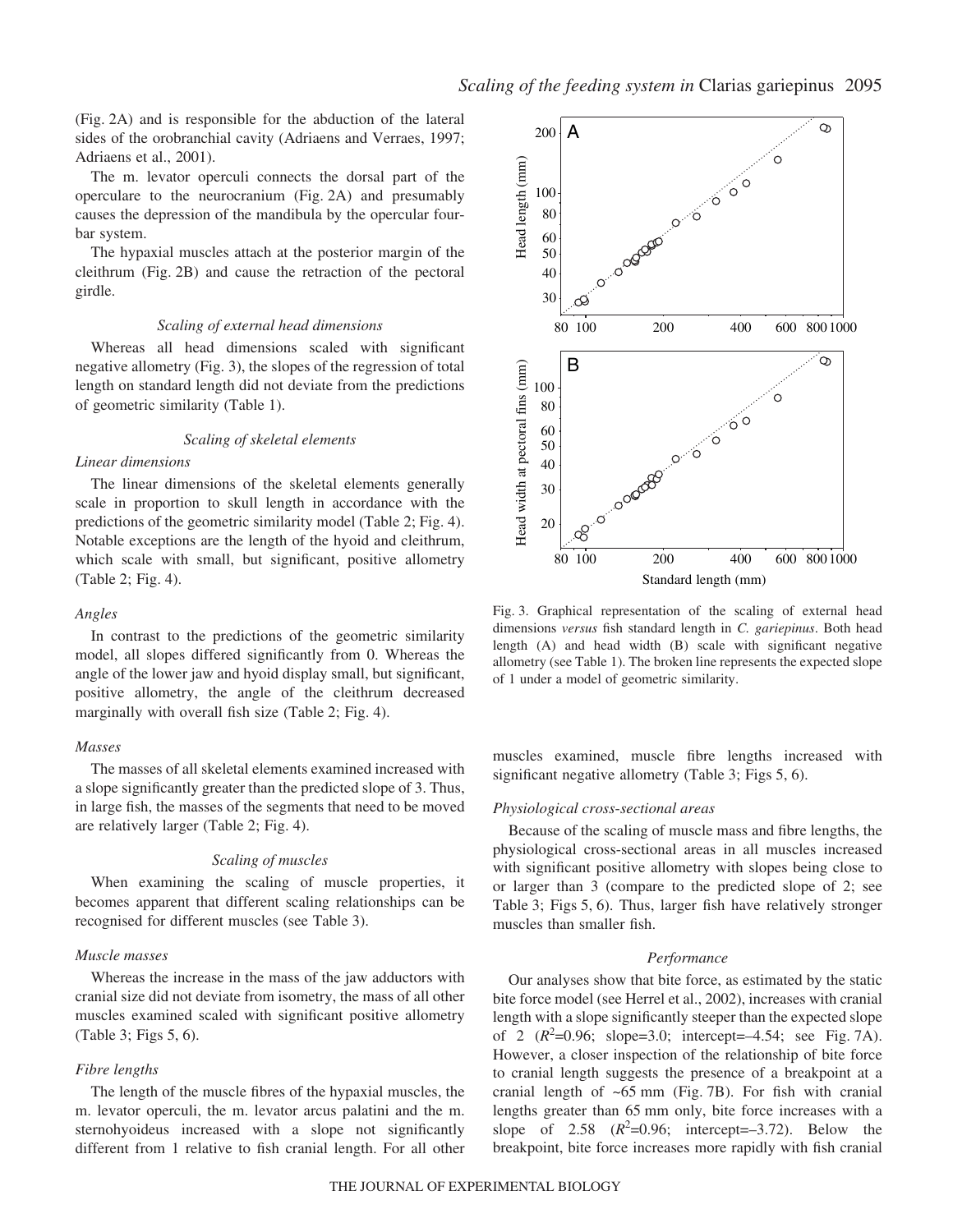| Variable               | $R^2$ | Intercept | Slope | Confidence limits |      |
|------------------------|-------|-----------|-------|-------------------|------|
| Head length (mm)       | 0.996 | $-0.30$   | 0.90  | 0.87              | 0.93 |
| Head width (eyes) (mm) | 0.992 | $-0.53$   | 0.87  | 0.83              | 0.91 |
| Head width (fins) (mm) | 0.996 | $-0.57$   | 0.92  | 0.91              | 0.94 |
| Head depth (mm)        | 0.968 | $-0.80$   | 0.95  | 0.89              | 0.99 |
| Total length (mm)      | 0.998 | 0.09      | 0.98  | 0.95              | 1.01 |

Table 1. *Regressions of external cranial dimensions against fish standard length*

Slopes differing significantly from predictions of geometric similarity are indicated in bold.

Table 2. *Regressions of the dimensions of the most important skeletal elements involved in feeding against fish cranial length*

| Variable                        | $R^2$ | Intercept | Slope   | Confidence limits |         |  |
|---------------------------------|-------|-----------|---------|-------------------|---------|--|
| Lower jaw mass $(g)$            | 0.994 | $-6.23$   | 3.25    | 3.15              | 3.35    |  |
| Coronoid height (mm)            | 0.984 | $-1.29$   | 1.04    | 0.97              | 1.11    |  |
| Lower jaw length (mm)           | 0.992 | $-0.44$   | 1.02    | 0.97              | 1.07    |  |
| Lower jaw angle (deg.)          | 0.079 | 1.43      | 0.14    | 0.10              | 0.19    |  |
| Closing in-lever (mm)           | 0.970 | $-0.79$   | 0.99    | 0.91              | 1.07    |  |
| Opening in-lever (mm)           | 0.972 | $-1.08$   | 0.91    | 0.83              | 1.00    |  |
| Hyoid mass $(g)$                | 0.996 | $-6.31$   | 3.31    | 3.24              | 3.37    |  |
| Hyoid depth (mm)                | 0.984 | $-1.19$   | 1.03    | 0.96              | 1.10    |  |
| Hyoid length (mm)               | 0.996 | $-0.49$   | 1.07    | 1.04              | 1.10    |  |
| Hyoid angle (deg.)              | 0.093 | 1.28      | 0.21    | 0.14              | 0.29    |  |
| Cleithrum mass $(g)$            | 0.993 | $-5.81$   | 3.22    | 3.12              | 3.32    |  |
| Cleithrum symphysis length (mm) | 0.994 | $-0.63$   | 1.02    | 0.98              | 1.06    |  |
| Cleithrum length (mm)           | 0.998 | $-0.35$   | 1.07    | 1.05              | 1.09    |  |
| Cleithrum angle (deg.)          | 0.034 | 2.05      | $-0.08$ | $-0.11$           | $-0.04$ |  |
| Operculum mass (g)              | 0.984 | $-6.92$   | 3.21    | 3.05              | 3.36    |  |
| Operculum length (mm)           | 0.990 | $-0.63$   | 0.99    | 0.93              | 1.04    |  |
|                                 |       |           |         |                   |         |  |

Slopes differing significantly from predictions of geometric similarity are indicated in bold.

size with a slope of  $3.92 \text{ (}R^2=0.92\text{; intercept}=-6.05\text{; see}$ Fig.  $7B$ ).

The output of the dynamic jaw closing model (see Van Wassenbergh et al., 2005a) indicates that, across all fish, angular jaw closing velocity decreases significantly with fish cranial length  $(R^2=0.79)$ ; slope=-0.66; intercept=3.85; see Fig. 7C). When data are analysed separately for fish smaller than 65 mm, no relationship of mouth closing velocity with fish cranial length is apparent  $(P=0.15)$ ; see Fig. 7D). However, for fish larger than 65 mm cranial length, mouth closing velocity decreases significantly with increasing cranial length  $(R<sup>2</sup>=0.77)$ ; slope= $-0.79$ ; intercept= $4.10$ ; see Fig. 7D).

#### **Discussion**

Our results show that the growth of both the head and the individual components of the feeding apparatus deviate significantly from expectations for geometrically growing systems (see Tables 1, 2). Although shape changes and allometries of cranial elements are common during early ontogeny and metamorphosis (Cook, 1996; Hernandez, 2000), our results are unexpected given that, at first sight, no substantial shape changes of the cranial system occur during

post-metamorphic growth in *C. gariepinus* (Adriaens and Verraes, 1998). In contrast to our results, in largemouth bass (Richard and Wainwright, 1995) and nurse sharks (Robinson and Motta, 2002), the feeding system itself scaled generally isometrically with fish size. The only other study that found allometries in the growth of cranial muscles in fish was that of Hernandez and Motta (1997). There, muscle cross-sectional areas and masses increased with slopes significantly greater than 2 and 3, respectively.

The shape of the hyoid, the lower jaw and cleithrum also changed with increasing size for the fish included in our study. Specifically, whereas the angle between the two hyoid bars and lower jaw elements increased with increasing fish size, the angle between the two halves of the cleithrum decreased. Given that the starting position of the hyoid is crucial in determining suction performance in cichlid fish (see De Visser and Barel, 1996, 1998), this suggests that smaller fish may be optimising their feeding system towards suction feeding (i.e. more adducted, and thus more potential for expansion). However, in contrast to cichlids, a large part of the expansion of the buccal cavity in *C. gariepinus* is due to ventral rotation of the hyoid rather than to the abduction of the hyoid bars (Van Wassenbergh et al., 2004). Moreover, as the angle between the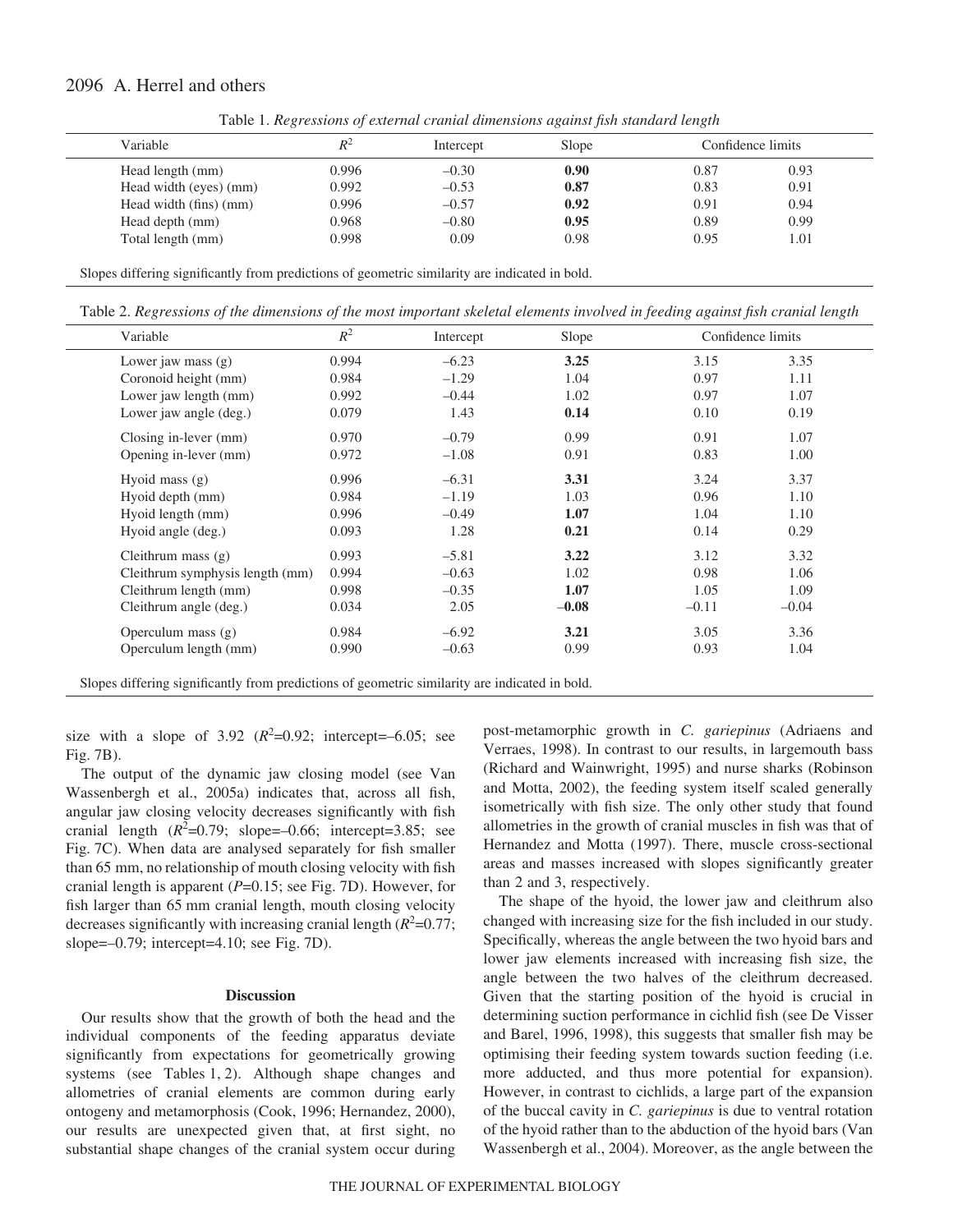cleithrum in *Clarias gariepinus*. The mass (A) and length (B) of the cleithrum both scale with significant positive allometry (slope different from 3 and 1, respectively; see Table 2). The angle between the two halves of the cleithrum (C) scales with marginal but significant negative allometry (Table 2). The broken lines represent the expected slope under a model of geometric similarity (mass=3, length=1, angle=0). (D) A series of representative cleithra, illustrating the difference in shape in different individuals. The different filled symbols on the graphs correspond to the respective cleithra illustrated. Scale bar, 50 mm.

two halves of the lower jaw also increases in larger fish, the relatively small change in hyoid angle with size may just be part of an overall change in shape of the cranial system in *C. gariepinus*. The change in angle of the cleithrum, although significant (Table 2), is marginal and may reflect individual differences rather than scale effects. Note, for instance, the distinct difference in shape of the cleithra depicted in Fig. 4, with one of the intermediately sized animals having the smallest angle.

Unexpectedly, the masses of the

skeletal elements examined increased with positive allometry relative to fish cranial length. As there is no *a priori* reason to expect relative increases in segmental masses, this suggests that the bones get more robust to be able to cope with the increased muscular forces (see also Hernandez and Motta, 1997). Histological sections of, for example, the hyoid bars show an increasing formation of bony apolamellae, perpendicular to the outer surface during ontogeny, thus also increasing hyoid rigidity (D.A., personal observation).

In contrast to data for other aquatic vertebrates (Richard and Wainwright, 1995; Hernandez and Motta, 1997; Robinson and Motta, 2002), the scaling of muscle masses in *C. gariepinus* differed for different cranial muscles. Whereas the increase of the mass of the jaw closers did not deviate from isometry, the masses of all other muscles increased with significant positive allometry. This is not unique to the fish studied here, as different scaling patterns were also observed for different muscles in toads (Birch, 1999). Apparently, in aquatic vertebrates, no uniform scaling patterns of jaw muscle mass are observed, as isometry (Richard and Wainwright, 1995; Robinson and Motta, 2002), positive allometry (Hernandez and Motta, 1997) and mixed scaling patterns (present study) have all been documented. Thus, predictions of the scaling of



movements based on general models seem at first sight problematic given the already large amount of variation observed in the scaling of the underlying muscle mass.

Similarly to muscle masses, muscle fibre lengths also showed mixed scaling patterns, with both negative allometric scaling (jaw closers, m. protractor hyoidei) and isometry (other muscles) being present in *C. gariepinus* (Table 3). Although we are unaware of other studies examining the scaling of muscle fibre lengths, sarcomere lengths do not appear to change with body size in fish (James et al*.*, 1998). If sarcomere lengths remain constant, then this implies that larger fish have relatively fewer sarcomeres in series in some of the important compressive (m. protractor hyoidei, jaw adductors) muscles. This in turn suggests that the velocity of jaw closure would increase with fish size but get *relatively* slower in the largest fish (i.e. slope less than one). However, the estimates of angular jaw closing velocity based on the dynamic jaw closing model suggest that velocity actually decreases with size (see Fig. 7). Moreover, kinematic data on linear jaw closing velocities show that linear velocities are independent of fish size (Van Wassenbergh et al., 2005b). These observations thus suggest that the actual velocity of movement cannot be extrapolated from changes in muscle fibre lengths.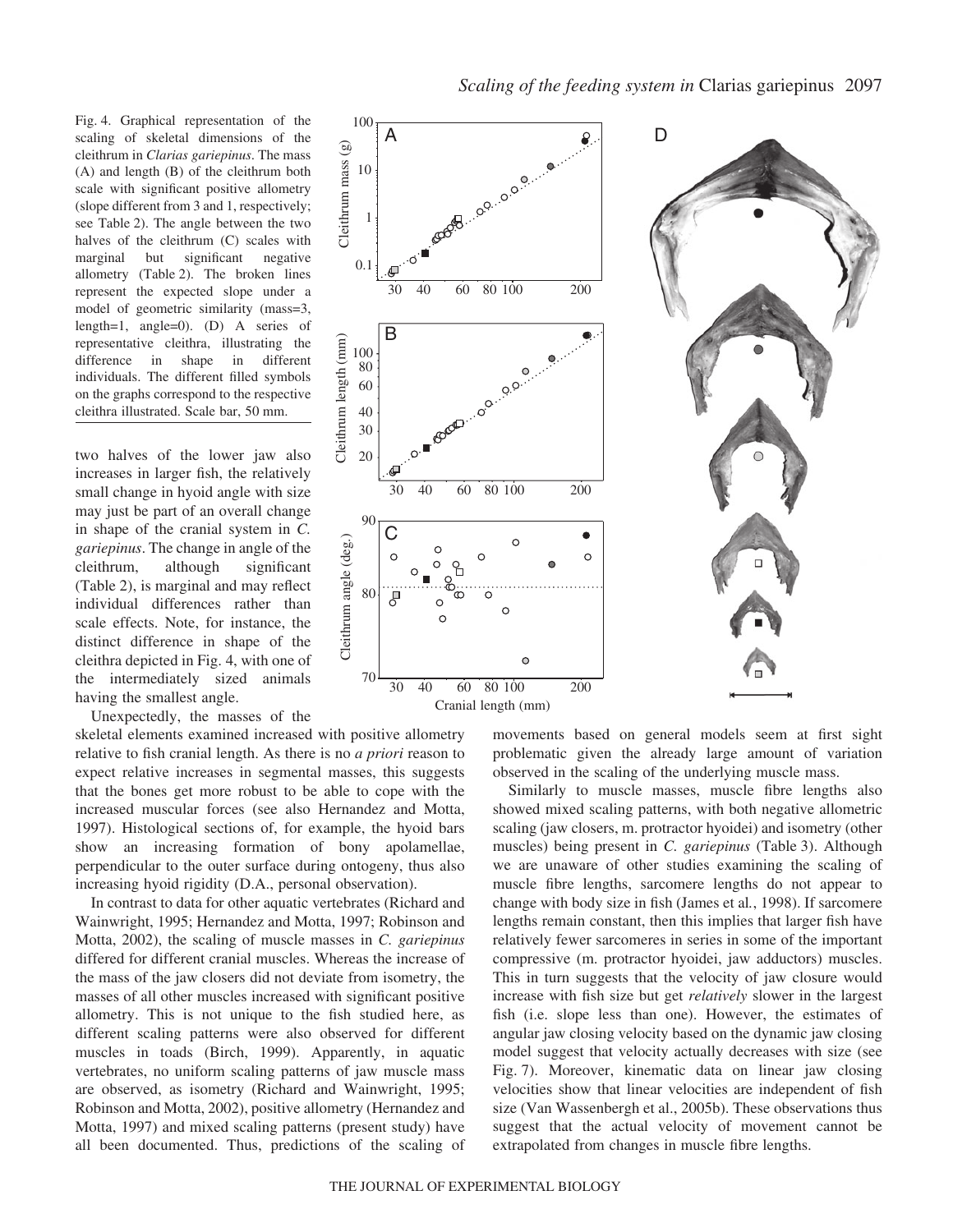| Table 3. Regressions of masses, fibre lengths and physiological cross-sections of the most important feeding muscles against fish |
|-----------------------------------------------------------------------------------------------------------------------------------|
| cranial length                                                                                                                    |

| Variable                                | $R^2$ | Intercept<br>$-6.20$ | Slope<br>3.31 | Confidence limits |      |
|-----------------------------------------|-------|----------------------|---------------|-------------------|------|
| $A_2A_3'$ mass (g)                      | 0.966 |                      |               | 2.97              | 3.64 |
| $A_2A_3'$ fibre length (mm)             | 0.148 | $-0.19$              | 0.53          | 0.31              | 0.75 |
| $A_2A_3'$ phys. XS (cm <sup>2</sup> )   | 0.950 | $-5.63$              | 3.11          | 2.70              | 3.52 |
| $A_3$ " mass (g)                        | 0.948 | $-6.41$              | 3.40          | 2.98              | 3.82 |
| $A_3$ " fibre length (mm)               | 0.523 | $-0.20$              | 0.55          | 0.39              | 0.72 |
| $A_3''$ phys. XS (cm <sup>2</sup> )     | 0.946 | $-5.57$              | 3.04          | 2.68              | 3.40 |
| Hypaxials mass (g)                      | 0.977 | $-5.93$              | 3.40          | 3.17              | 3.64 |
| Hypaxials fibre length (mm)             | 0.088 | $-0.52$              | 0.73          | 0.34              | 1.11 |
| Hypaxials phys. $XS$ (cm <sup>2</sup> ) | 0.972 | $-5.47$              | 3.26          | 3.08              | 3.44 |
| LAP mass $(g)$                          | 0.960 | $-8.29$              | 3.72          | 3.30              | 4.14 |
| LAP fibre length (mm)                   | 0.201 | $-0.95$              | 0.75          | 0.49              | 1.00 |
| LAP phys. $XS$ (cm <sup>2</sup> )       | 0.957 | $-6.99$              | 3.33          | 2.97              | 3.69 |
| $LO$ mass $(g)$                         | 0.940 | $-8.20$              | 3.68          | 3.39              | 3.97 |
| LO fibre length (mm)                    | 0.594 | $-0.82$              | 0.77          | 0.40              | 1.14 |
| LO phys. $XS$ (cm <sup>2</sup> )        | 0.848 | $-6.83$              | 3.15          | 2.52              | 3.77 |
| PH mass $(g)$                           | 0.976 | $-6.17$              | 3.36          | 3.14              | 3.58 |
| PH fibre length (mm)                    | 0.744 | $-0.47$              | 0.71          | 0.55              | 0.87 |
| PH phys. $XS$ (cm <sup>2</sup> )        | 0.955 | $-5.03$              | 2.82          | 2.41              | 3.23 |
| $SH$ mass $(g)$                         | 0.975 | $-5.93$              | 3.33          | 3.08              | 3.59 |
| SH fibre length (mm)                    | 0.100 | $-0.64$              | 0.75          | 0.29              | 1.20 |
| SH phys. $XS$ (cm <sup>2</sup> )        | 0.969 | $-5.31$              | 3.16          | 2.91              | 3.40 |
|                                         |       |                      |               |                   |      |

Slopes differing significantly from predictions of geometric similarity are indicated in bold. LAP, m. levator arcus palatini; LO, m. levator operculi; PH, m. protractor hyoidei; phys. XS, physiological cross section; SH, m. sternohyoideus.

The muscle cross-sectional area, however, increased with significant positive allometry in all muscles examined, with slopes roughly equal to three (Table 3). This is due to the positive allometry or isometry in muscle mass combined with the negative allometry or isometry in fibre length. The substantial positive allometry observed for the muscle crosssectional area, in turn suggests that the jaw system in large fish is geared towards high force output. Indeed, our bite force estimates indicate that static bite forces increase much faster with fish cranial size than expected for simple geometrically growing systems (Fig. 7A,B). The increase in physiological cross-sectional area of the muscles may theoretically also increase the velocity of the feeding event (see Van Wassenbergh et al*.*, 2005a) although this is not fully supported by the results of the dynamic jaw closing model (Fig. 7C,D). The positive allometries of physiological cross-sectional areas observed for *C. gariepinus* do not appear to be a general feature of the scaling in fish cranial systems. Despite the fact that a positive allometry of cross-sectional area (of the jaw adductors) was observed in the study by Hernandez and Motta (1997), in other suction feeders such as the nurse shark, muscle cross-sectional area increased isometrically with increases in linear dimensions (slope=2; see Robinson and Motta, 2002). Thus, no general trend appears to be present despite the similarity in feeding mechanism (all suction feeders) of these animals.

### *Effects of changes in morphology on performance*

Our model calculations suggest that the observed changes in morphology have a significant effect on two potentially important performance traits: bite force and jaw closing velocity. Bite forces increase rapidly with fish cranial size, especially in the smallest individuals (Fig. 7B). Interestingly enough, published diet accounts (see Bruton, 1979) suggest that, for smaller fish (roughly up to a total length of 300 mm), crustaceans, insects and larval fish make up the bulk of the diet. At a size of 300 mm, the catfish switches to a diet composed primarily of adult fish (Bruton, 1979). The size at which this dietary switch occurs (300 mm total length; 75 mm cranial length) corresponds closely to the size at which the break point appears in the relationship between cranial length and bite force  $(\pm 65 \text{ mm} \text{ cranial length})$ . This suggests that the demand for high bite forces in smaller fish is tightly linked to their diet of predominantly hard prey (i.e. crustaceans). At the point where the *C. gariepinus* switches to evasive prey that are swallowed whole, the increase in bite force with cranial length decreases dramatically (see Fig. 7B). Thus, the growth of the cranial system appears geared towards high bite forces for smaller life history stages and is reflected in the significant positive allometry of the physiological cross-sectional area of the jaw closer muscles (Fig. 5).

Given the switch towards more evasive prey in the diet at a size of  $~575$  mm cranial length, we could expect the feeding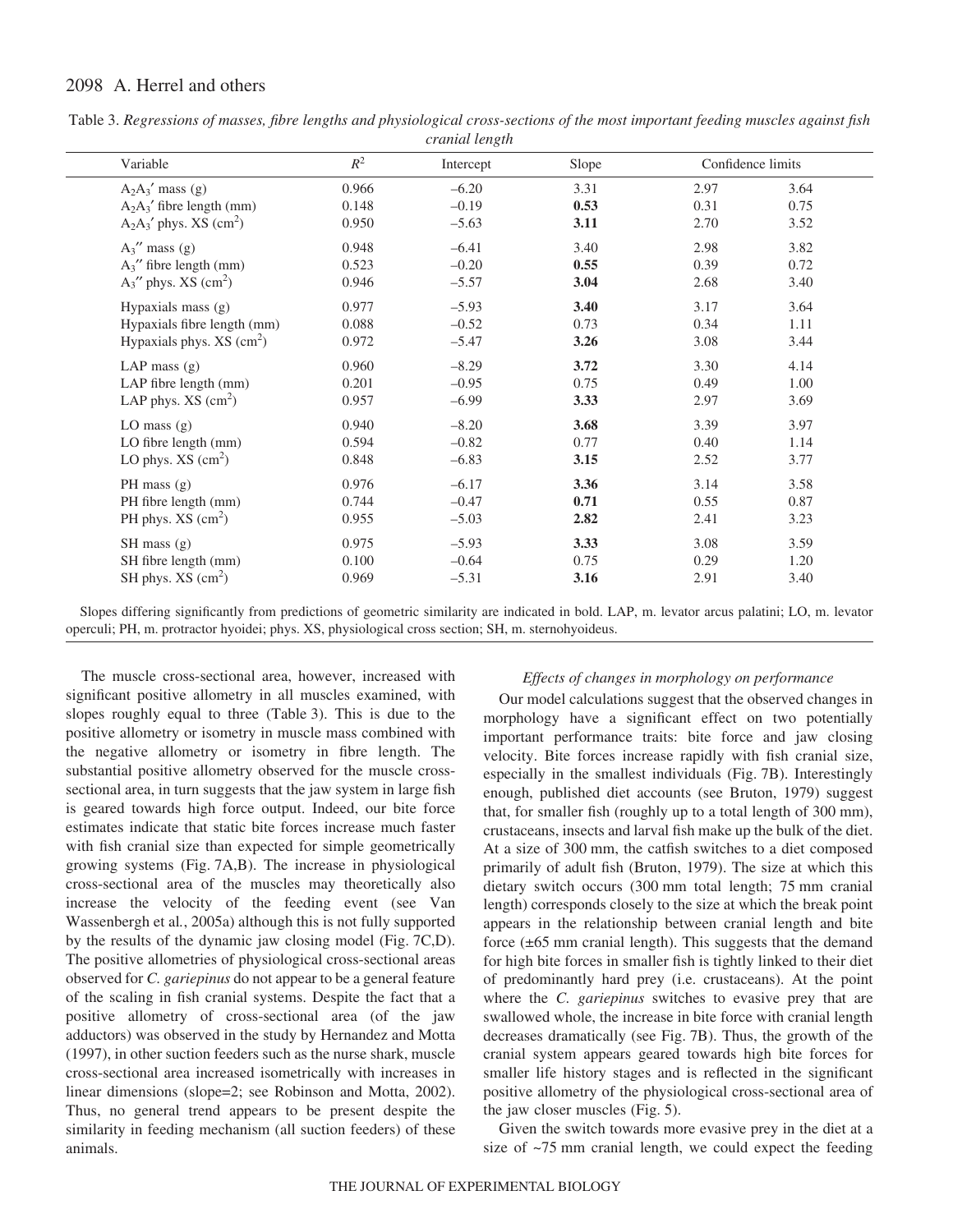

100 A 8 1898-190-00-00-01 SH muscle mass (g) SH muscle mass (g) 10 1  $\circ$ 0.1 © 30 40 50 60 70 80 100 200 B 9 10  $\circ$ 8  $\circ$ SH fibre length (mm)  $\bigcirc$ SH fibre length (mm) 7  $\circ$ O  $\circ$  $\circ$ 6  $\circ$ 5 Q  $\overline{O}$ O 4  $\circ$  $\circ$  $\circ$  $\circ$ 3 C 2 30 40 50 60 70 80 100 200 C 100  $\circ$ SH phys. cross section (cm<sup>2</sup>) SH phys. cross section (cm2)  $\circ$  $\circ$ 10  $\circ$  $\circ$ ු 80<br>ග<sup>0</sup> ග  $O_{\text{O}}$ 1 8 0.1 30 40 50 60 70 80 100 200 Cranial length (mm)

Fig. 5. Graphical representation of the scaling of a jaw closing muscle in *Clarias gariepinus*. Although the mass of the muscle (A) scales with the expected slope of 3, the fibre length (B) scales with significant negative allometry (Table 3). Thus, the physiological cross-section (C) scales with significant positive allometry. The broken lines represent the expected slope under a model of geometric similarity (mass=3, length=1, cross-section=2).

system to be geared towards high jaw closing velocities. This appears, however, not to be the case, as suggested by our model output. Rather, angular jaw closing velocity decreases with cranial size across all fish. When analyzing data for small and large fish separately, it becomes clear that jaw closing velocity is independent of size in the smallest individuals but decreases rapidly (slope of  $-0.78$ ) for fish larger than 65 mm cranial length. At first sight, this appears rather paradoxical as it is the larger fish that appear to be specializing on evasive prey (and

Fig. 6. Graphical representation of the scaling of an expansive muscle in *Clarias gariepinus*. The mass (A) scales with significant positive allometry. Fibre lengths (B) increase with fish cranial length in accordance with the predictions of geometric similarity (slope not different from 1; see Table 3). The physiological cross-sectional area (C) also increases with significant positive allometry. The broken lines represent the expected slope under a model of geometric similarity (mass=3, length=1, cross-section=2). SH = m. sternohyoideus.

for which high jaw closing velocities would probably be relevant). By contrast, the smaller fish seem to be exploiting the cranial system in such a way that they benefit from a rapid increase in bite force without a concomitant drop in jaw closing velocity. This should not be surprising as previous model calculations have already suggested that a hypertrophy of the jaw adductors has a positive effect on jaw closing velocity as well as static bite force (Van Wassenbergh et al., 2005a).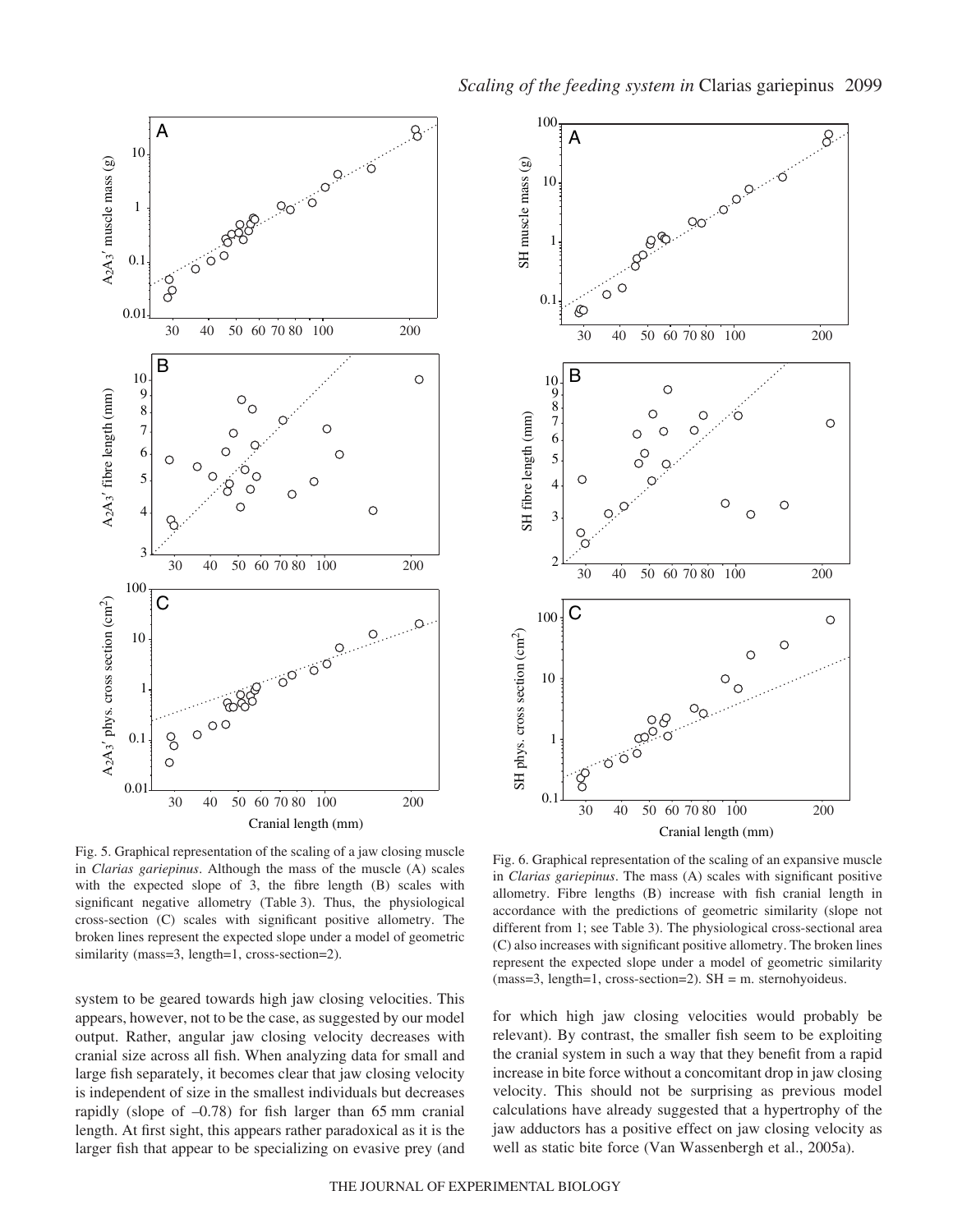

Fig. 7. Graphical representation of the scaling of bite force (A,B) and jaw closing velocity (C,D) *versus* cranial length in *C. gariepinus*. Bite force increases with cranial length with a slope of 3 (A), and jaw closing velocity decreases with cranial length with a slope of –0.66 (C). Upon detailed inspection of the graphs, a break point appears to be present at a cranial length of  $~65$  mm (B,D). Analysis of the scaling patterns for the two groups separately indicates a rapid increase in bite force (B; slope=3.92) but no change in jaw closing velocity (note that the trend line in D to the left of the break point is not significantly different from 0) for fish under 65 mm cranial length. Above 65 mm cranial length, bite force increases with a slope of 2.58 and jaw closing velocity decreases with a slope of –0.79.

Although our data on jaw closing velocity might initially suggest some constraint on the further development of the cranial musculature, preventing the larger fish from optimising their feeding system towards improved suction performance, this is not necessarily so. Previous models have demonstrated that, when *C. gariepinus* becomes larger, the expansive phase of suction is prolonged, resulting in a longer sustained flow of water into the mouth (Van Wassenbergh et al*.*, in press). This flow also reaches further in front of the mouth, roughly proportional to head size. Moreover, forward dynamic simulations indicate that the absolute distance from which a given prey can be sucked into the mouth, as well as the maximum potential prey diameter, increases substantially with increasing head size (Van Wassenbergh et al., in press) despite the decrease in angular mouth closing velocity, as estimated here. Consequently, the range of potential prey that can be captured through suction feeding continues to increase during growth in *C. gariepinus*, despite the observed decrease in jaw closing velocity.

# *Can suction-feeding kinematics be predicted based on scaling of morphology?*

Previous models, such as the ones proposed by Hill (1950) and Richard and Wainwright (1995), appear inadequate in explaining the movements of structures, as the scaling of the underlying morphology and function often deviates from the assumptions of geometric similarity. However, if the scaling of morphology is known, as in the present case, can the scaling of movements be predicted?

If the inertia of the system dominates the dynamics, acceleration capacity, at least, should be predictable based on knowledge of the scaling of muscle cross-sectional area and segmental mass (O'Reilly et al*.*, 1993). In geometrically similar systems, this would imply a decrease in the capacity to accelerate a load because of the discrepancy of the scaling of mass *vs* cross-sectional area (O'Reilly et al*.*, 1993). In *C. gariepinus*, the increase in cross-sectional area of the muscles is roughly proportional to the increase in segmental mass, and thus the acceleration of the cranial elements should be identical across fishes of different sizes. Whereas in terrestrial systems (e.g. Meyers et al., 2002) accelerations can indeed be predicted if the scaling of forces is known, in the present case this does not hold as peak acceleration decreases linearly with fish head size (Van Wassenbergh et al*.*, 2005b). Additionally, our data for the scaling of fibre length in *C. gariepinus* suggest that mouth opening velocity should increase isometrically relative to cranial length. Thus, the time needed to execute a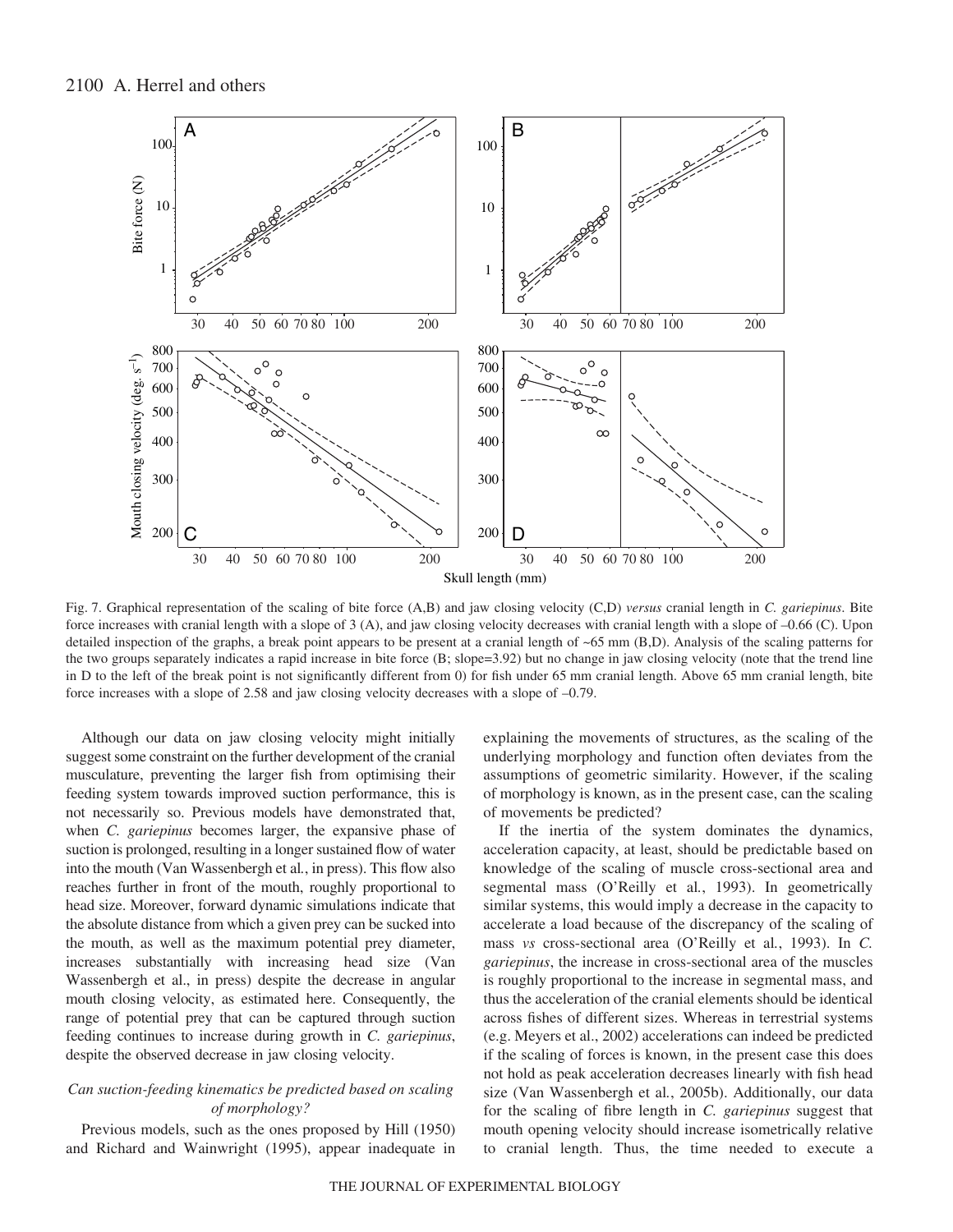proportionally similar displacement should be independent of cranial length (e.g. mouth opening). Even though the magnitude of linear displacements is indeed proportional to size, the time needed to execute a given displacement increases with positive allometry (see Van Wassenbergh et al., 2005b). Thus, our predictive ability appears limited even when the scaling of morphology and functional properties is known.

However, it can be questioned whether inertial forces dominate in aquatic systems and especially during rapid and explosive events such as suction feeding. Previous workers (Muller et al., 1982; Aerts et al., 1987), for instance, concluded that the hydrodynamic power requirements, rather than inertial forces, are the predominant constraint acting on the feeding system during the generation of suction. Indeed, also for fish fast-starts, it was deduced that body-mass-specific hydrodynamic power requirements increase with fish size and that, consequently, size-dependent increases in muscle power output are needed and observed (Wakeling et al., 1999). If hydrodynamic power requirements are indeed driving the scaling of the muscle properties during explosive events such as suction feeding then the predictive ability based on morphology alone may be intrinsically limited. This suggests that more complex mechanical models that take into account the physical constraints of generating negative pressures are needed to better understand the scaling of power requirements during suction feeding (Van Wassenbergh et al., 2005b). Moreover, such models may allow us to make more accurate predictions of the scaling of feeding kinematics in aquatic vertebrates.

# *Conclusions*

The data on the scaling of the feeding system in the African catfish, *Clarias gariepinus*, show that neither the head nor the cranial elements themselves scale according to geometric similarity models. Moreover, relative to head size, distinct changes in the mass and configuration of the feeding structures (muscles and bones) take place that affect feeding function. Unexpectedly, different cranial muscles show different scaling patterns, which ultimately all lead to a positive allometry of muscle cross-sectional area relative to fish head size. Our data thus show that (1) the scaling of the cranial elements cannot be predicted *a priori*, even when the scaling of external head dimensions is known, (2) the scaling patterns may differ for different muscles within a single functional system and (3) the feeding system is optimised towards high bite force in the smaller size classes, which is correlated to the natural diet of these animals. The scaling of the feeding system in the largest fish (over 65 mm cranial length) appears to be dictated by the need to produce high power outputs while generating negative pressure in the buccal cavity during suction feeding.

The authors would like to thank F. Ollevier, F. Volckaert and E. Holsters for providing us with both the smallest and largest individuals used in this study. We thank W. Fleuren for supplying the remaining *C. gariepinus* specimens. We would also like to thank two anonymous referees for constructive feedback on an earlier version of this paper. A.H. is a postdoctoral researcher of the fund for scientific research Flanders, Belgium (FWO-Vl). Supported by a grant from the Special Research Fund from the University of Antwerp and FWO-grant 6.0388.00.

#### **References**

- **Adriaens, D. and Verraes, W.** (1996). Ontogeny of cranial musculature in *Clarias gariepinus* (Siluroidei: Clariidae): the adductor mandibulae complex. *J. Morphol.* **229**, 255-269.
- **Adriaens, D. and Verraes, W.** (1997). Ontogeny of the hyoid musculature in the African catfish, *Clarias gariepinus* (Burchell, 1822) (Siluroidei: Clariidae). *Zool. J. Linn. Soc.* **121**, 105-128.
- **Adriaens, D. and Verraes, W.** (1998). Ontogeny of the osteocranium of the African catfish, *Clarias gariepinus* Burchell (1822) (Siluriformes: Clariidae): ossification sequence as a response to functional demands. *J. Morphol*. **235**, 183-237.
- **Adriaens, D., Aerts, P. and Verraes, W.** (2001). Ontogenetic shift in mouth opening mechanisms in a catfish (Clariidae, Siluriformes): a response to changing functional demands. *J. Morphol.* **247**, 197-216.
- **Aerts, P., Osse, J. W. M. and Verraes, W.** (1987). A model of jaw depression during feeding in *Astatotilapia elegans* (Teleostei: Cichlidae): mechanisms for energy storage and triggering. *J. Morphol.* **194**, 85-109.
- **Birch, J. M.** (1999). Skull allometry in the marine toad, *Bufo marinus*. *J. Morphol.* **241**, 115-126.
- **Brown, J. H. and West, G. B.** (2000). *Scaling in Biology*. Oxford: Oxford University Press.
- **Bruton, M. N.** (1979). The food and feeding behaviour of *Clarias gariepinus* (Pisces: Clariidae) in Lake Sibaya, South Africa, with emphasis on its role as a predator of cichlids. *Trans. Zool. Soc. Lond.* **35**, 47-114.
- **Cook, A.** (1996). Ontogeny of feeding morphology and kinematics in juvenile fishes: a case study of the cottid fish *Clinocottus analis*. *J. Exp. Biol.* **199**, 1961-1971.
- **De Visser, J. and Barel, C. D. N.** (1996). Architectonic constraints on the hyoid's optimal starting position for suction feeding fish. *J. Morphol.* **228**, 1-18.
- **De Visser, J. and Barel, C. D. N.** (1998). The expansion apparatus in fish heads, a 3-D kinetic deduction. *Neth. J. Zool.* **48**, 361-395.
- **Deban, S. M. and O'Reilly, J. C.** (1996). Kinematic isometry and allometry of prey capture in the hellbender, *Cryptobranchus alleganiensis. Am. Zool*. **36**, 84A.
- **Hernandez, L. P.** (2000). Intraspecific scaling of feeding mechanics in an ontogenetic series of zebrafish, *Danio rerio*. *J. Exp. Biol.* **203**, 3033-3043.
- **Hernandez, L. P. and Motta, P. J.** (1997). Trophic consequences of differential performance in the sheepshead, *Archosargus probatocephalus* (Teleostei, Sparidae). *J. Zool. Lond.* **243**, 737-756.
- **Herrel, A., Aerts, P. and De Vree, F.** (1998) Ecomorphology of the lizard feeding apparatus: a modelling approach. *Neth. J. Zool.* **48**, 1-25.
- **Herrel, A., Adriaens, D., Verraes, W. and Aerts, P.** (2002). Bite performance in clariid fishes with hypertrophied jaw adductors as deduced by bite modeling. *J. Morphol.* **253**, 196-205.
- **Hill, A. V.** (1950). The dimensions of animals and their muscular dynamics. *Sci. Prog.* **150**, 209-230.
- **Hunt Von Herbing, I.** (2001). Development of feeding structures in larval fish with different life histories: winter flounder and Atlantic cod. *J. Fish Biol.* **59**, 767-782.
- **Hutchinson, J. R. and Garcia, M.** (2002). Tyrannosaurus was not a fast runner. *Nature* **415**, 1018-1021.
- **James, R. S., Cole, N. J., Davies, M. L. F. and Johnston, I. A.** (1998). Scaling of intrinsic contractile properties and myofibrillar protein composition of fast muscle in the fish *Myoxocephalus scorpius* L. *J. Exp. Biol.* **201**, 901-912.
- **McMahon, T. A.** (1973). Size and shape in biology. *Science* **179**, 1201-1204. **McMahon, T. A.** (1975). Allometry and biomechanics: limb bones in adult
- ungulates. *Am. Nat.* **109**, 547-563.
- **Meyers, J. J., Herrel, A. and Birch, J.** (2002). Scaling of morphology, bite force and feeding kinematics in an iguanian and a scleroglossan lizard. In *Topics in Functional and Ecological Vertebrate Morphology* (ed. P. Aerts, K. Daout, A. Herrel and R. Van Damme), pp. 47-62. Maastricht: Shaker Publishing.